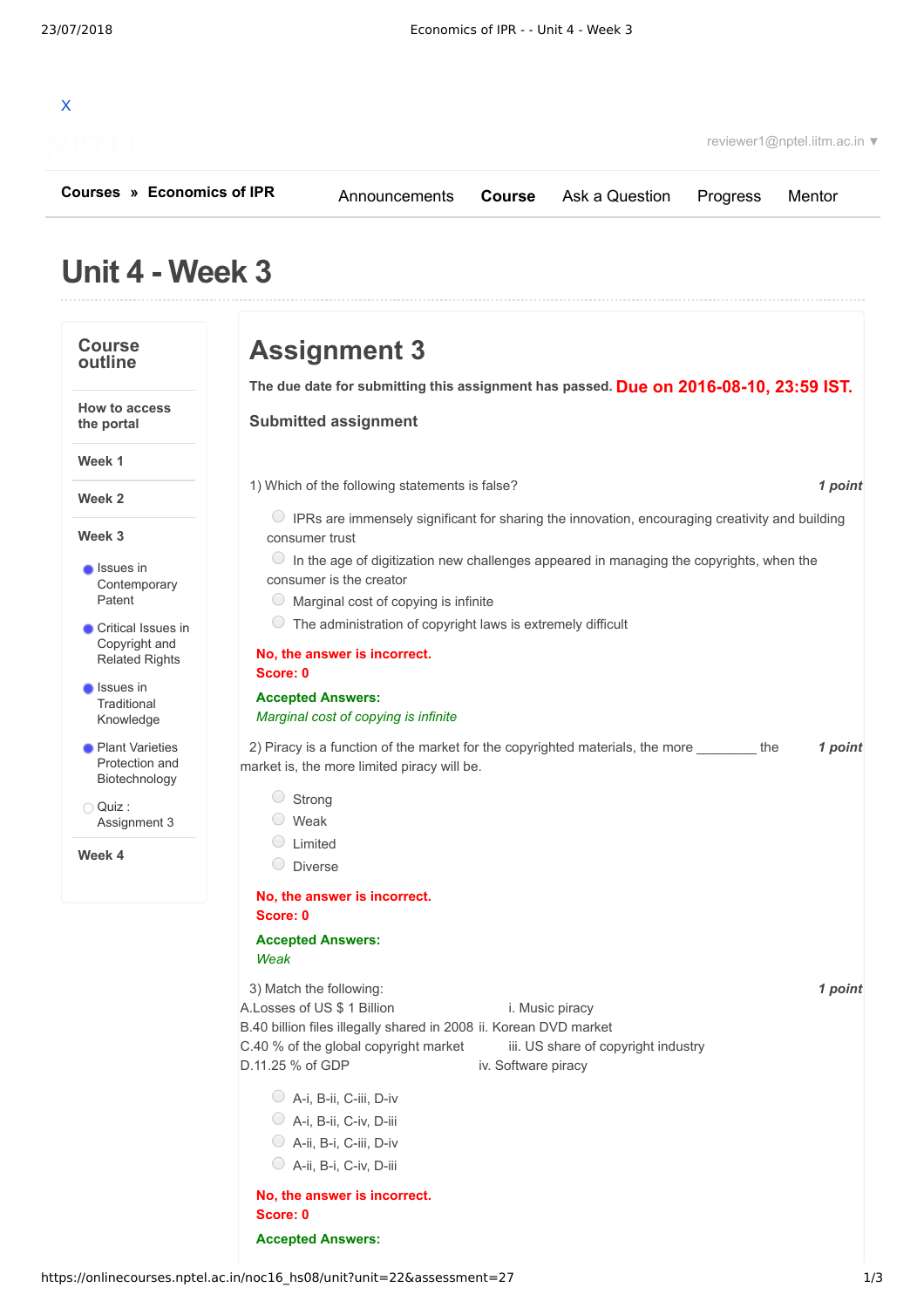#### *A-ii, B-i, C-iv, D-iii*

4) *1 point* Which of the following statements is incorrect?

 $\circ$  Application and use of cell and molecular biology for the transformation, modification and enrichment of produce or methods comes under biotechnology.

 $\circ$  Patent system has conferred intellectual property protection to innovations in biotechnology, however, has initiated confrontation of the interests of public and private parties.

 $\bullet$  Activists and some farmers alleged that Monsanto and other companies have resorted to unfair patent protection to exploit the natural rights of farmers.

 $\circ$  Pharmaceutical patents have decreased the cost of essential and life savings drugs.

# **No, the answer is incorrect.**

**Score: 0**

#### **Accepted Answers:**

#### *Pharmaceutical patents have decreased the cost of essential and life savings drugs.*

5) In \_\_\_\_\_\_\_\_\_\_\_\_\_\_\_\_\_\_\_\_\_\_the government permits third parties to manufacture the the the third point patented products without the approval of the owner of the patent.

- Quota system
- $\bigcirc$  Open general licensing
- C Compulsory licensing
- Patent system

#### **No, the answer is incorrect. Score: 0**

**Accepted Answers:** *Compulsory licensing*

6) *1 point* What are the two forms of protection of traditional knowledge?

A.Defensive

B.Positive

C.Constructive

D.Negative

| A and D |  |
|---------|--|
| A and C |  |

- $\bigcirc$  B and C
- A and B

#### **No, the answer is incorrect. Score: 0**

**Accepted Answers:** *A and B*

7) *1 point* Which of the following statements is correct?

Monsanto sells leading seeds brands, technology, herbicides etc. across countries, entered India in 2000.

- $\bigcirc$  India started using GM cotton seeds since 2005.
- Monsanto introduced Bt technology in India in 1990s and was officially approved in 2002
- C Convention on Biological Diversity (CBD) Treaty took place in 2002.

**No, the answer is incorrect. Score: 0**

**Accepted Answers:**

#### *Monsanto introduced Bt technology in India in 1990s and was officially approved in 2002*

8) **11 1 1 1** *point* **1 point 1 point 1 point 1 point 1 point** Varieties of Plants (UPOV Convention) set up on 2 Dec, 1961 and revised in 1972, 1978 and 1991.

- Copyrights
- Plant Breeders Rights